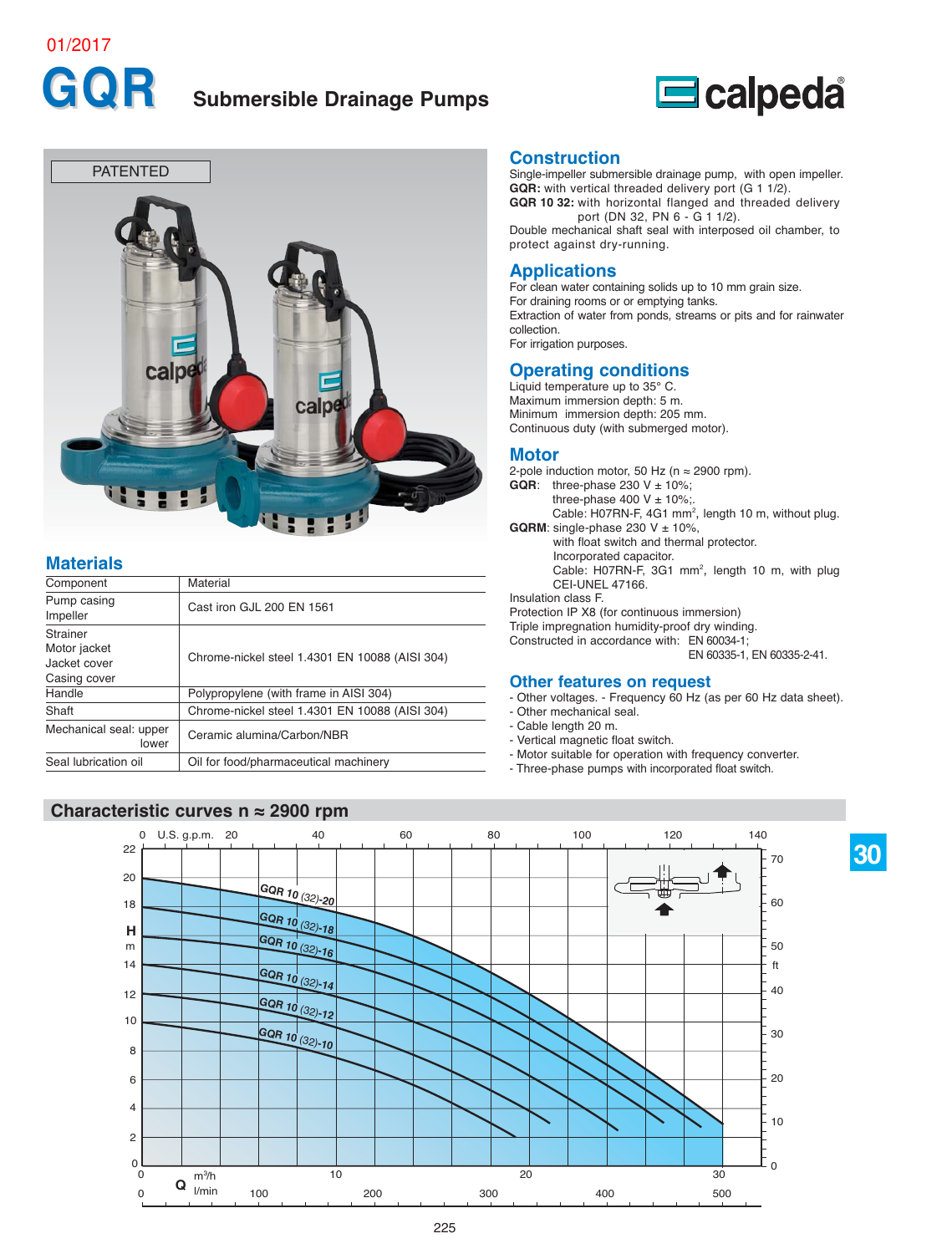



#### **Performance n ≈ 2900 rpm**

| $3\sim$                   |     | 230V 400V | $1\sim$                            | 230V |      | Capacitor | P <sub>1</sub> |             | P <sub>2</sub> | $m^3/h$<br>ΙQ  | $\Omega$ | 3    | 6    | 9    | 12   | 15   | 18            | 21                       | 24  | 27                       | 30  |
|---------------------------|-----|-----------|------------------------------------|------|------|-----------|----------------|-------------|----------------|----------------|----------|------|------|------|------|------|---------------|--------------------------|-----|--------------------------|-----|
|                           | A   | A         |                                    | A    | μf   | Vc        | kW             | kW          | HP             | Vmin           | 0        | 50   | 100  | 150  | 200  | 250  | 300           | 350                      | 400 | 450                      | 500 |
| GQR 10-10<br>GQR 10 32-10 | 2   | 1,2       | <b>GQRM 10-10</b><br>GQRM 10 32-10 | 3,1  | 12,5 | 450       | 0,7            | 0,45        | 0,6            |                | 10       | 9,5  | 8,8  | 8    | 6,7  | 5    | 3             | $\overline{\phantom{a}}$ |     | -                        |     |
| GQR 10-12<br>GQR 10 32-12 | 2,4 | 1,4       | <b>GQRM 10-12</b><br>GQRM 10 32-12 | 3,6  | 16   | 450       |                | $0,55$ 0,75 |                |                | 12       | 11,6 | 11   | 10,2 | 9    | 7,5  | 5,5           | 3,2                      | -   | -                        |     |
| GQR 10-14<br>GQR 10 32-14 | 2,8 | 1,6       | <b>GQRM 10-14</b><br>GQRM 10 32-14 | 4,6  | 16   | 450       |                | 0,75        |                | H <sub>m</sub> | 14       | 13.5 | 12,8 | 12   | 10,8 | 9,3  | 7,5           | 5,5                      | 3   | $\overline{\phantom{a}}$ |     |
| GQR 10-16<br>GQR 10 32-16 |     | 2,3       | <b>GQRM 10-16</b><br>GQRM 10 32-16 | 6    | 25   | 450       | 1,3            | 0.9         | 1,2            |                | 16       | 15,5 | 15   | 14,2 | 13,2 | 11,8 | 10,2          | 8                        | 5,5 | 2,3                      |     |
| GQR 10-18<br>GQR 10 32-18 | 4,8 | 2,8       | <b>GQRM 10-18</b><br>GQRM 10 32-18 | 8    | 30   | 450       | 1,7            | 1,1         | 1,5            |                | 18       | 17,5 | 17   | 16,2 | 15   |      | $13,7$   11,8 | 9                        |     | 4,3                      | 1,5 |
| GQR 10-20<br>GQR 10 32-20 | 6,6 | 3,8       | <b>GQRM 10-20</b><br>GQRM 10 32-20 | 12   | 35   | 450       | 2,2            | 1,5         | 2              |                | 20       | 19.5 | 18,8 | 18   | 16,8 | 15,2 | $13,2$   10,8 |                          | 8,4 | 5,7                      | 3   |

Density  $\rho = 1000$  kg/m<sup>3</sup>.

P1 Max. power input.  $P_2$  Rated motor power output. Density  $\rho = 1000$  kg/m<sup>3</sup>. Kinematic viscosity  $v = max 20$  mm<sup>2</sup>/sec.

#### **Dimensions and weights**



| <b>TYPE</b>          |     | mm    | kq(1) |      |      |
|----------------------|-----|-------|-------|------|------|
|                      | fM  | h max | h min | GQR  | GQRM |
| GQR(M) 10-10         | 390 | 410   | 205   | 14   | 15   |
| GQR(M) 10-12         | 405 | 425   | 220   | 14.5 | 15,5 |
| GQR(M) 10-14         | 405 | 425   | 220   | 14,5 | 15,5 |
| GQR(M) 10-16         | 430 | 450   | 245   | 16   | 18   |
| GQR(M) 10-18         | 450 | 470   | 265   | 17,5 | 19   |
| <b>GQR</b><br>10-20  | 450 | 470   | 265   | 19   |      |
| <b>GQRM</b><br>10-20 | 480 | 500   | 295   | ٠    | 20,5 |

1) With cable length: 10 m  $\frac{1}{1}$  With cable length: 10 m



| mm  |       |                          | kq(1) |
|-----|-------|--------------------------|-------|
| max | h min | GQR                      | GQRM  |
| 110 | 205   | 14                       | 15    |
| 125 | 220   | 14,5                     | 15,5  |
| 125 | 220   | 14,5                     | 15,5  |
| 150 | 245   | 16                       | 18    |
| 170 | 265   | 17,5                     | 19    |
| 170 | 265   | 19                       |       |
| 500 | 295   | $\overline{\phantom{a}}$ | 20,5  |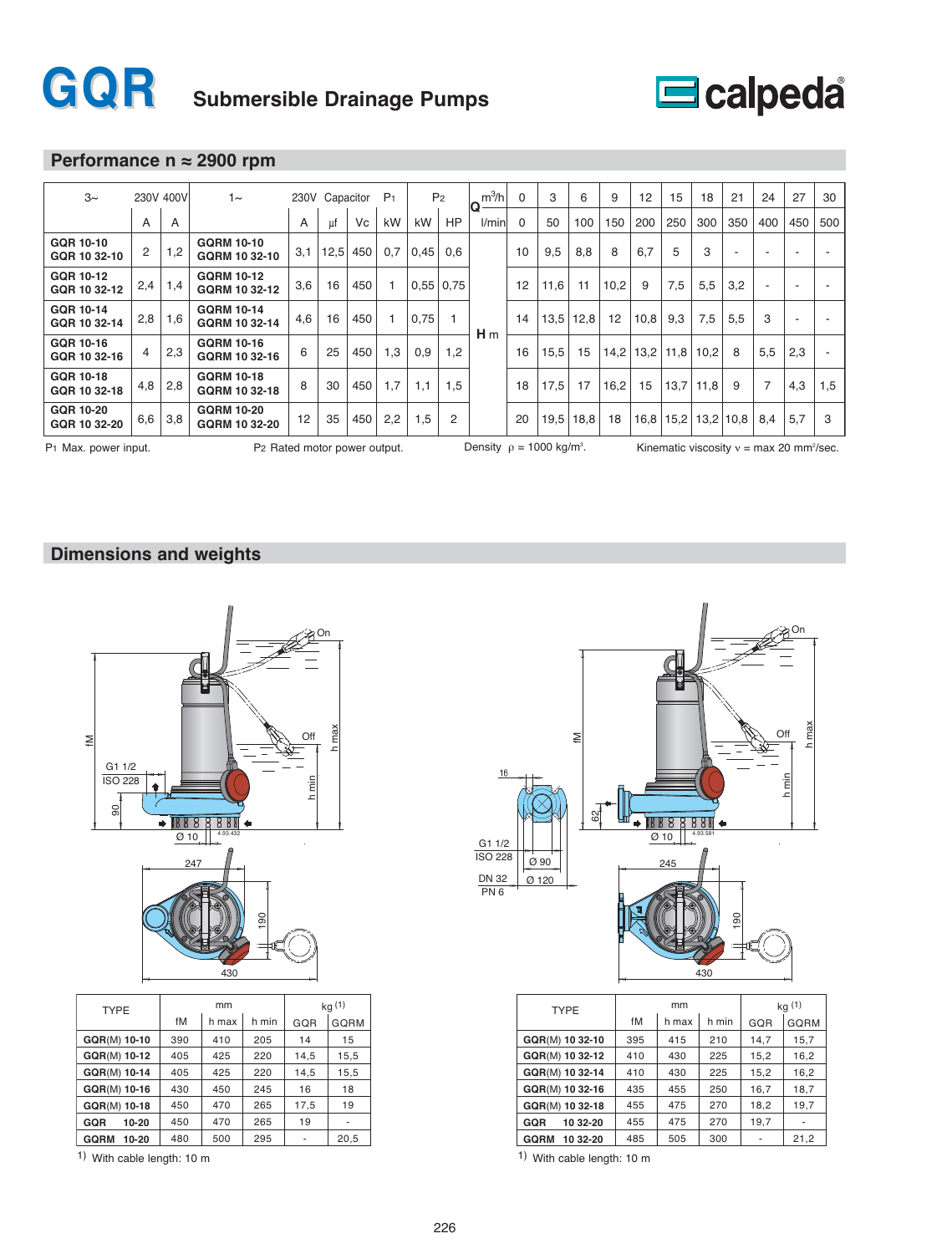

### **Installation examples**



| <b>TYPF</b>     | mm          |     |  |  |  |  |
|-----------------|-------------|-----|--|--|--|--|
|                 | h max h min |     |  |  |  |  |
| GQR(M) 10 32-10 | 487         | 282 |  |  |  |  |
| GQR(M) 10 32-12 | 502         | 297 |  |  |  |  |
| GQR(M) 10 32-14 | 502         | 297 |  |  |  |  |
| GQR(M) 10 32-16 | 527         | 322 |  |  |  |  |
| GQR(M) 10 32-18 | 547         | 342 |  |  |  |  |
| GQR<br>10 32-20 | 547         | 342 |  |  |  |  |
| GQRM 10 32-20   | 577         | 372 |  |  |  |  |





Installation examples with vertical magnetic float switch